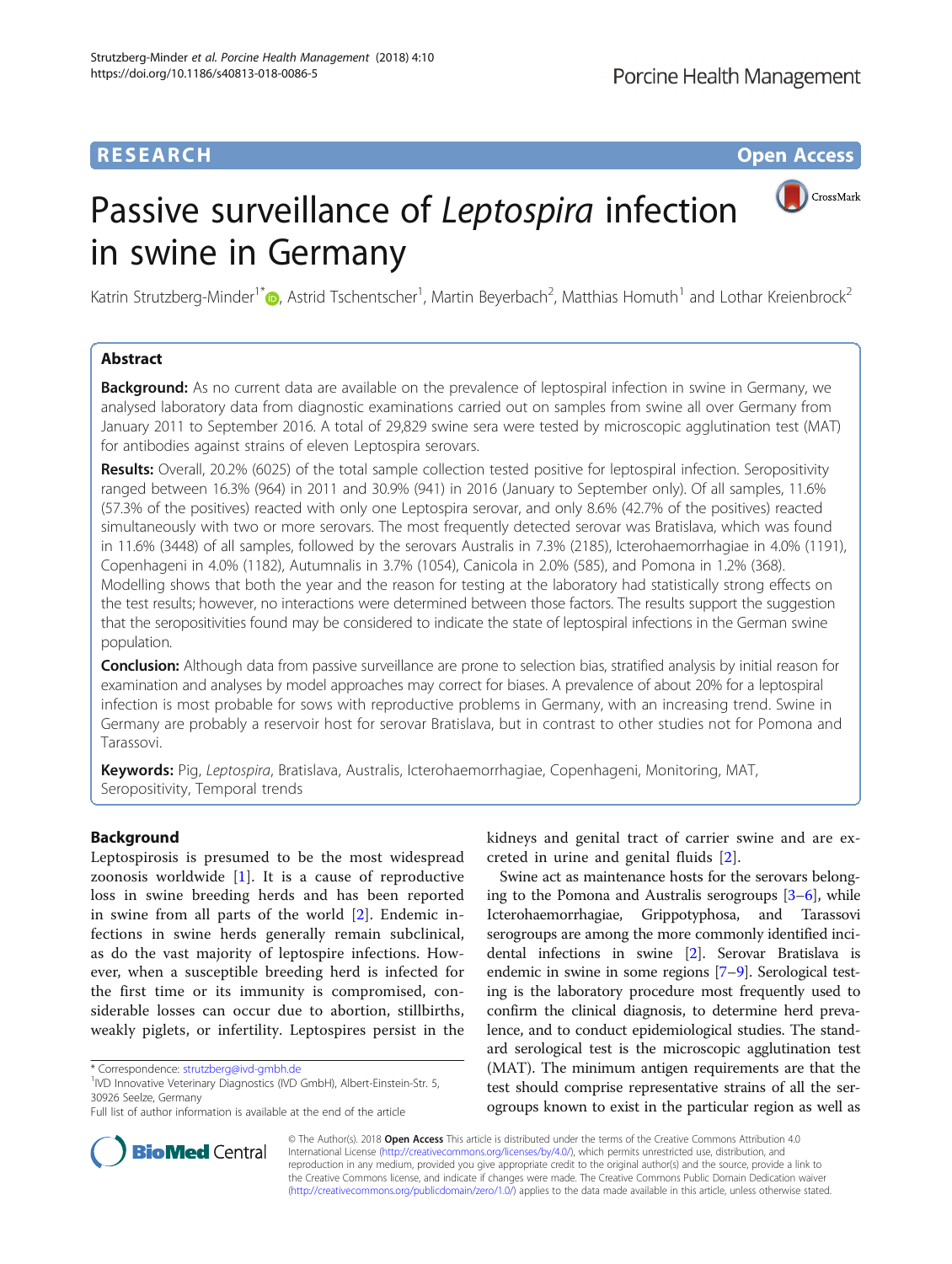those known to be maintained elsewhere by the host species. A titre of 100 is taken as positive for the purpose of international trade [\[10](#page-7-0)], but given the high specificity of the MAT, lower titres can be taken as evidence of previous exposure to Leptospira. The MAT is used to test individual animals and herds. As an individual animal test, the MAT is very useful (due to its high sensitivity) for diagnosing acute infection: a four-fold rise in antibody titres in paired acute and convalescent serum samples is diagnostic. To obtain useful information from a herd of animals, at least ten animals, or 10% of the herd, whichever is greater, should be tested for a sufficient sensitivity, and vaccination history should be considered, if vaccines are available [[2,](#page-7-0) [10](#page-7-0)]. In Germany no vaccine was registered as of 31 August 2016 [[11](#page-7-0)] and there still is no vaccine for swine available in Germany. However, the use of imported vaccines is allowed with special permission. The MAT has limitations in the diagnosis of chronic infection in individual animals and in the diagnosis of endemic infections in the herds. Infected animals may abort or be renal/genital carriers with MAT titres below the widely accepted mini-mum significant titre of 100 at final dilution [\[2,](#page-7-0) [10](#page-7-0)]. Because of all these factors, it is not permissible to express the specificity and sensitivity of the MAT as percentages.

There are only a few recent studies on domestic swine; these report seroprevalences of 55.9% in pigs in Colombia [[12\]](#page-7-0), 16.1% in pigs in technified swine farms in the state of Alagoas, Brazil [\[13](#page-7-0)], 8.6% in pigs in Korea [[14\]](#page-7-0), and 2.7% in swine in Poland for selected serovars [[15\]](#page-7-0). Furthermore, there are two older studies [[16](#page-7-0)] that report prevalences ranging from 1.2% for pigs in Germany [[17\]](#page-7-0) to 73.3% in sows in Vietnam (Mekong Delta) [[9\]](#page-7-0).

Although leptospirosis is no longer an OIE-listed disease, leptospirosis in swine and sheep is still classified as a notifiable disease and a zoonosis in Germany, but there are no current German data available on this infection in swine. The latest current data in Germany were collected in 1984 and reported in 1987 [\[17](#page-7-0)]. Data from a passive surveillance of swine in Germany for infection with leptospires (2003 to 2010) were presented at the EuroLepto 2012 [\[18](#page-7-0)].

For this paper we have analysed routine laboratory data from January 2011 to September 2016 for the seropositivity of a total sample collection and subcollections based on the reason for the examination with the aim to estimate the extent of infection of swine in Germany with leptospires and to identify the occurring serovars or serogroups.

## Methods

## Sample collection

Diagnostic examinations were carried out at the diagnostic laboratory of IVD GmbH, Seelze, Germany, on 29,829 serum samples collected from swine from all over Germany between January 2011 and September 2016. All available information about the serum samples, e.g. farm of origin, age/gender of the animal source, was collected with a lab information system (Ticono-LC, Ticono GmbH, Hannover, Germany) and taken into consideration if sufficient information was available. The frequency of samples sent for examination according the geographic origin in Germany was parallel to the density of swine husbandry in Germany (data from further analyses, not published). Samples came from 2571 animal owners for the total study period. We furthermore analysed the samples per herd and per year. Since some farms sent samples for examination in more than one year, the sum of farms sending samples per year is 3953. It is very likely that most of the samples were from animals kept indoors in stables, because less than 1% of swine in Germany are housed outdoors, but this was not explicitly reported. And since more than 99% of swine were housed indoors and no climatic data within the stables were available, seasonal aspects could not be analysed here seriously.

As there was very little or no further information about the sows (such as parity), this was therefore not taken into account for the analyses.

Preliminary information about the samples, such as clinical symptoms or reason for examination, had been systematically requested with the submission form of the laboratory (IVD GmbH, Seelze, Germany) and collected with the Ticono-LC lab information system, but not all senders filled the form out completely. Available information about the samples about the reason for examination was used to identify two subcollections which were analysed in comparison with the total sample collection.

The subcollection "reproductive problems" comprised all samples  $(n = 12,017)$  of the total population for which any reproductive problem had been reported (checkbox "Reproductive symptoms and/or any comment about reproductive problems" in the form). The subcollection "Monitoring" comprised all samples  $(n = 1813)$  of the total sample collection for which the checkbox "Examination for monitoring reasons (no clinical symptoms, health check)" was marked and no reproductive problem had been reported.

## Laboratory methods

All samples were tested for leptospiral antibodies by the microscopic agglutination test (MAT) according to the OIE Manual of Diagnostic Tests and Vaccines for Terrestrial Animals 2008 [[19](#page-7-0)] to current editions 2014 [[10\]](#page-7-0) using live antigens of Leptospira serovars Australis (strain Ballico), Bratislava (strain Jez Bratislava), Canicola (strain Hond Utrecht IV), Grippotyphosa (strain Moskva V), Copenhageni (strain M20), Icterohaemorrhagiae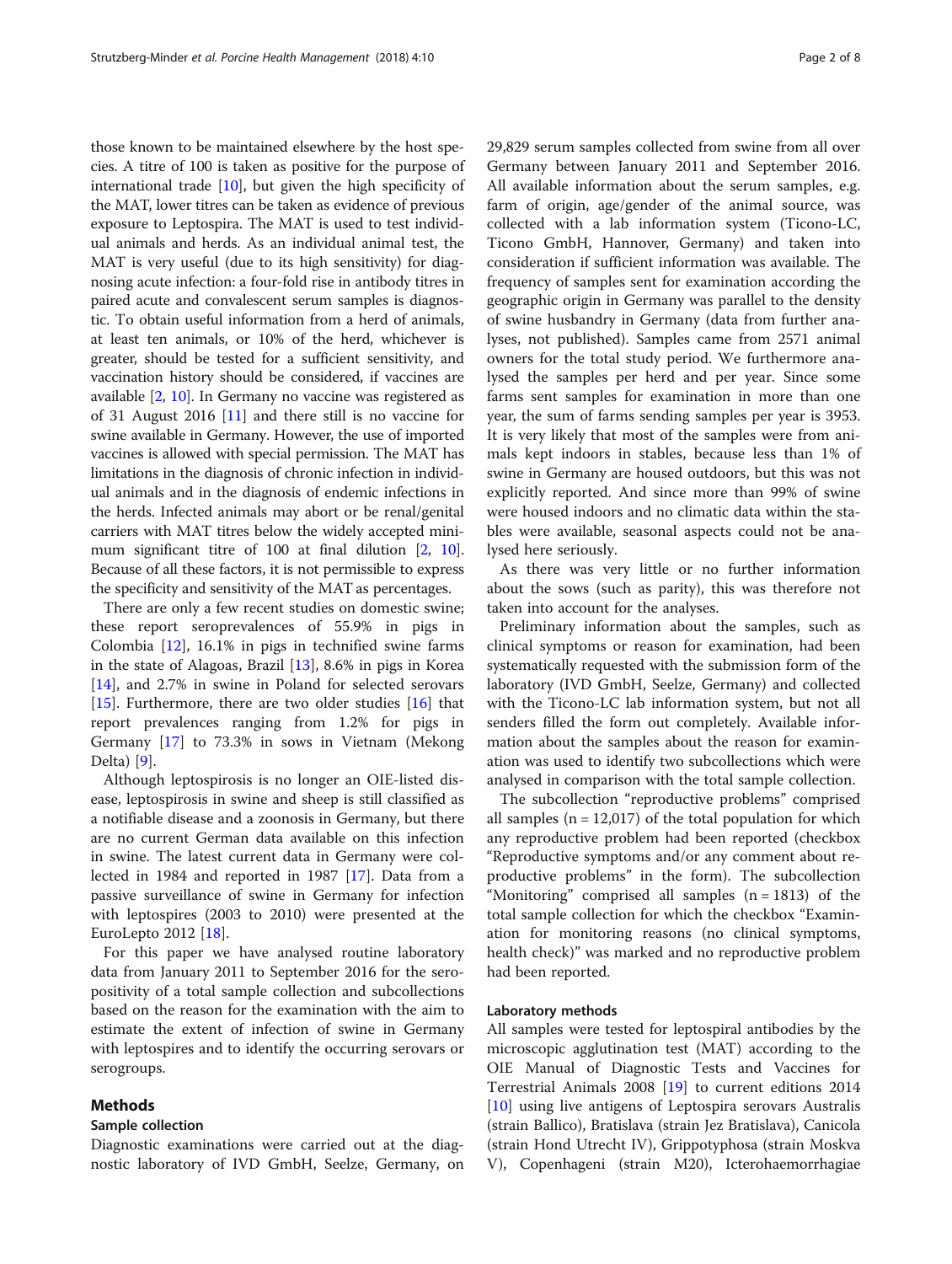(strain RGA), Pomona (strain Pomona), Hardjo (strain Hardjoprajitno), Saxkoebing (strain Mus 24), and Tarassovi (strain Perepelitsin). In response to an analysis of the frequencies of seropositivity of Leptospira serovars worldwide [\[16\]](#page-7-0), the serovar Saxkoebing was replaced with Sejroe (strain M 84) in February 2011, and the serovar Autumnalis (strain Akiyami A) was added in April 2011. All strains were supplied by the Leptospirosis Reference Laboratory (at KIT Biomedical Research, The Netherlands). Sera were pretested at the final dilution of 1/100. Sera with 50% agglutination were retested to determine an endpoint using dilutions of sera beginning at 1/25 through 1/3200. Serum samples with the widely accepted minimum significant titre of 100 (reciprocal of the final dilution of serum with 50% agglutination) were assessed positive. A farm was considered positive for leptospiral infection if at least one sample per year tested positive by MAT.

#### Statistical methods

Data were analysed in two steps. For a general overview, all data were first analysed independently; the positive findings then were analysed both generally (Table [2](#page-3-0)) and by serovar (Tables [3](#page-3-0) and [4](#page-4-0)). The results are reported as usual frequency statistics.

Next, in order to take into account the hierarchical data structure (repeated samples per farm), all data were analysed in a hierarchical, logistic regression model with two fixed regressors ("year" and "reason for sampling and testing") and a random factor ("farm") (Table [5\)](#page-4-0). From this the strength of association between seropositivity and these factors was estimated via odds ratios (OR) and the asymptotic 95% confidence intervals (CI) of Woolf and the associated likelihood ratio test (Table [6\)](#page-5-0). All analyses were performed using SAS, version 9.3 TS level 1 M2 (SAS Institute Inc., Cary, NC, United States).

## Results

#### General description of the sample population

In general, 29,829 samples from routine laboratory diagnostics were examined from January 2011 to September 2016. Data are from 2571 different farms with some repeated analyses from year to year. These multiple submissions yielded a sum of 3953 farms. Most of the farms (53.8%) sent four to nine samples per year, followed by 19.0% of farms with only one to three samples per year, and 18.8% of farms sending ten to 14 samples per year. The reason for laboratory analysis for each sample is indicated in Table 1. Of the samples for which a reason was given for the examination ( $n = 13,830$ ), 86.9% were sent with the information "reproductive problems"; only 13.1% of the samples were designated as having been taken for "Examination for monitoring reasons (no clinical symptoms, health check)" without any reported reproductive problem.

Overall, there was no information at all about the animal source for 42.2% of all samples  $(n = 12,600)$ , but there was information for 57.8% ( $n = 17,229$ ) of the total sample collection. Of the samples with information about the animal source, 95.9% ( $n = 16,529$ ) were from sows (sows and gilts). (Data not shown).

Only 1813 samples from the entire sample population, i.e. 6.1%, were identified as having been taken due to monitoring. Overall, the sample population is therefore dominated by samples from sows with reproductive problems. Most of the samples are from farms in Northwest Germany, which is the center of German swine production. All in all, the serological findings do not correspond to a regular prevalence, because the sample collection was not a crosssectional study from the entire German swine production. Nevertheless, the data do give insight into the Leptospira occurrence in German pig farms, because the study included a substantial collection of German pig breeding farms. According to figures from the Federal Statistical Office [\[20](#page-7-0)], this represents a mean of 5.9% of the officially registered German breeding farms per year.

#### General seropositivity

A general overview of the results of the serological test-ing is reported in Table [2.](#page-3-0) Overall,  $20.2\%$  (n = 6025) of

Table 1 Collection of swine serum samples tested for leptospires by MAT

|                 |            | Reasons for testing of individual samples |                 |        | Number              |
|-----------------|------------|-------------------------------------------|-----------------|--------|---------------------|
|                 | Monitoring | Reproductive problems                     | Unknown reasons |        | of farms            |
| 2011            | 392        | 2514                                      | 3002            | 5908   | 856                 |
| 2012            | 400        | 2422                                      | 2650            | 5472   | 797                 |
| 2013            | 338        | 2249                                      | 2981            | 5568   | 718                 |
| 2014            | 298        | 2087                                      | 2721            | 5106   | 659                 |
| 2015            | 300        | 1582                                      | 2851            | 4733   | 529                 |
| 2016 / 01 to 09 | 85         | 1163                                      | 1794            | 3042   | 394                 |
| Total           | 1813       | 12.017                                    | 15,999          | 29,829 | $3953$ <sup>1</sup> |

Because some farms sent samples in more than one year, this number of farms is higher than that of the different farms tested in the total study period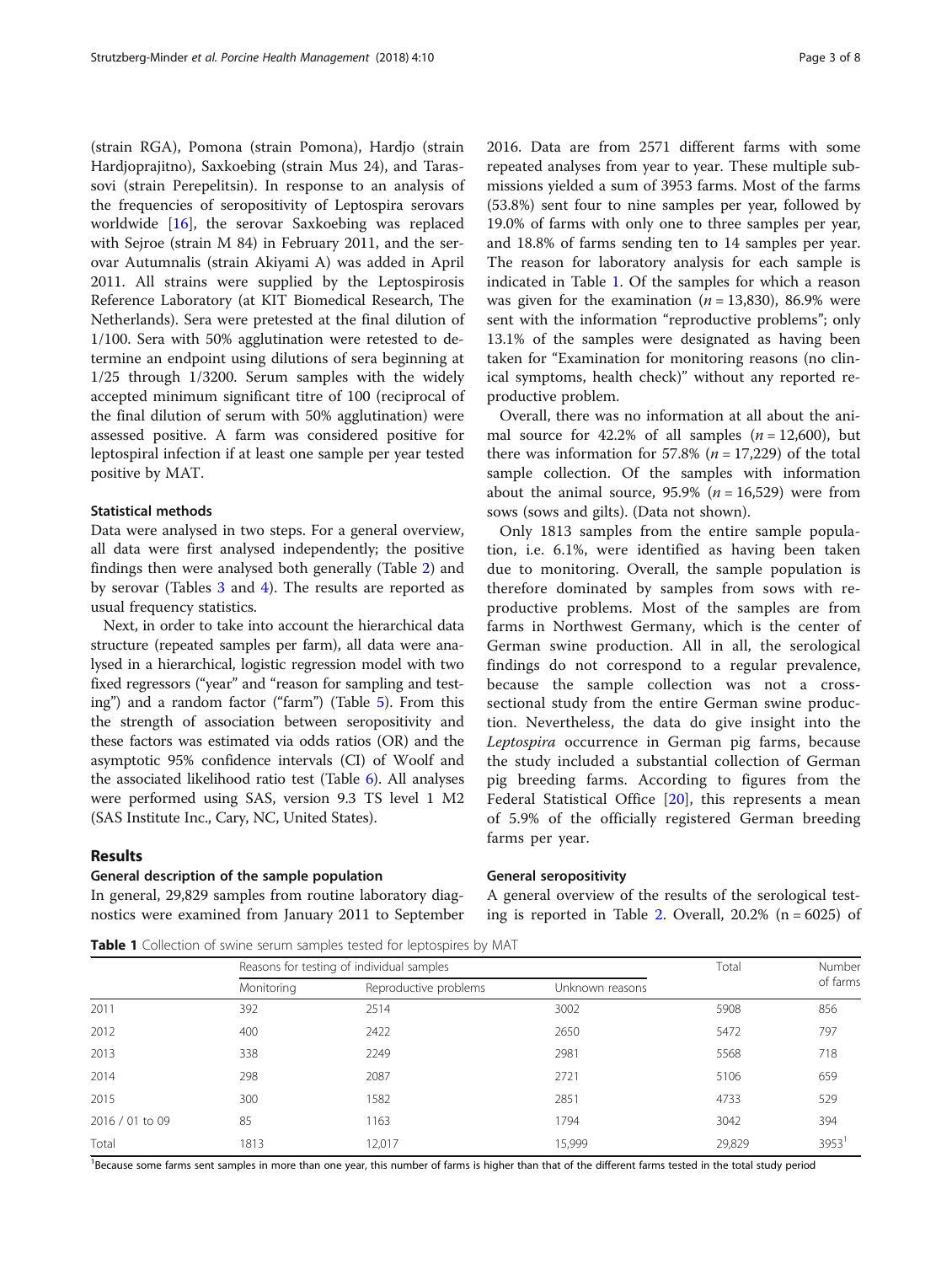<span id="page-3-0"></span>Table 2 Results of swine serum samples tested for leptospires by MAT. Number (n) of samples examined, numbers (n) and percentage (%) of positive samples and farms with at least one positive sample per farm and year from January 2011 to September 2016, and totals

| Year            | Number              | Positives <sup>a</sup> |      | Number   | Positives <sup>b</sup> |      |
|-----------------|---------------------|------------------------|------|----------|------------------------|------|
|                 | of serum<br>samples | n                      | $\%$ | of farms | n                      | $\%$ |
| 2011            | 5908                | 964                    | 16.3 | 856      | 508                    | 59.3 |
| 2012            | 5472                | 1042                   | 19.0 | 797      | 509                    | 63.9 |
| 2013            | 5568                | 1076                   | 19.3 | 718      | 434                    | 60.4 |
| 2014            | 5106                | 993                    | 19.5 | 659      | 416                    | 63.1 |
| 2015            | 4733                | 1009                   | 21.3 | 529      | 375                    | 70.9 |
| 2016 / 01 to 09 | 3042                | 941                    | 30.9 | 394      | 308                    | 78.2 |
| Total           | 29,829              | 6025                   | 20.2 | 3953     | 2550                   | 64.5 |

<sup>a</sup>Samples with a titre ≥100<br><sup>b</sup>farms with at least and no

<sup>b</sup>farms with at least one positive sample per year

all 29,829 swine serum samples tested positive by MAT. The seropositivity ranged between  $16.3\%$  (n = 964) in 2011 and 30.9% (n = 941) in 2016 (January to September). A total of 64.5% farms tested positive for leptospires by at least one sample per year. The percentage of farms with positive test results ranged between 59.3% ( $n = 508$ ) in 2011 and 78.2% ( $n = 308$ ) in 2016. Forecasting 4056 samples for all of 2016, the mean number of samples was 5141 per year, with moderate variation in seropositivity from year to year (Table 2).

Analysis of the reactivity of the serum samples with different serovars (Table 3) showed that 11.6% of all samples examined, comprising 57.3% of the positives, reacted with only one serovar, whereas 42.7% reacted simultaneously with two or more serovars.

Table 3 Simultaneous reactivity of swine serum samples by MAT with various Leptospira serovars. (Data from January 2011 to September 2016)

| Reactivity with different serovars<br>(number of serovars) | Number of<br>serum samples | Percentage of<br>all samples |  |
|------------------------------------------------------------|----------------------------|------------------------------|--|
| 0                                                          | 23,804                     | 79.8                         |  |
| 1                                                          | 3454                       | 11.6                         |  |
| 2                                                          | 1617                       | 5.4                          |  |
| 3                                                          | 524                        | 1.8                          |  |
| $\overline{4}$                                             | 201                        | 0.7                          |  |
| 5                                                          | 95                         | 0.3                          |  |
| 6                                                          | 69                         | 0.2                          |  |
| 7                                                          | 41                         | 0.1                          |  |
| 8                                                          | 16                         | 0.1                          |  |
| 9                                                          | 7                          | 0.0                          |  |
| 10                                                         | 1                          | 0.0                          |  |
| Total                                                      | 29,829                     | 100.0                        |  |

# General occurrence of serovars and variations from year to year

The most frequently detected serovar was Bratislava (Table [4](#page-4-0)), which was found in 11.6% ( $n = 3448$ ) of all samples, followed by the serovars Australis in 7.3% ( $n = 2185$ ), Icterohaemorrhagiae in 4.0% ( $n = 1191$ ), Copenhageni in 4.0% ( $n = 1182$ ), Autumnalis in 3.7% ( $n = 1054$ ), Canicola in 2.0% ( $n = 585$ ), and Pomona in 1.2% ( $n = 368$ ). All other serovars were detected less often (in < 1.0% of all samples). Total reactivity is more than 100.0% because of the possibility of multiple positive reactions with different serovars.

#### Trends in seropositivity in time and subcollections

This model (Table [5](#page-4-0)) shows a strong, statistically significant effect of the year of analysis (general  $p = < .0001$ ). Starting in 2011 as a reference, the seropositivity was statistically significantly increased in 2012, 2015, and 2016. In addition, the reason for laboratory analyses influenced the results (general  $p = 0.0005$ ): in contrast to samples from monitoring, those from animals with reproductive problems were 1.5 times more likely to be positive. Due to the same order of effect for samples of unknown reason, it may be inferred that those were from sows with reproductive problems, as well. However, no interaction was found between year and reason for sampling  $(p = 0.1049)$ , which supports the suggestion that there was a real expansion of Leptospira in the German swine population. These models support the evidence that Leptospira infections increased over time.

To compensate for a selection bias in these analyses, trends in time were analysed separately by means of the logistic regression in the stratum of reason for sampling (see Table [6\)](#page-5-0).

The results (Table  $6$ ) show time effects very similar to those in the general model from Table [5,](#page-4-0) indicating the presence of a general trend over time. This effect is different in the monitoring group in contrast to both the stratum with reproduction problems as well as in the subgroup with unknown reason for sampling. Nevertheless, both trends are very similar, indicating that it is likely that most of the unknowns are due to reproductive problems, as well.

#### **Discussion**

Because research results on the incidence of leptospire infections in domestic pigs are either old, scarce, or both, this study used existing diagnostic data in order to obtain current evidence about the infection of swine with leptospires in Germany. The advantage of the present approach is that it yielded a large number of results. Of course, the disadvantage of this approach is that the sample collection is not representative. In light of biases due to the structure of data from routine diagnostic examinations, logistic regression analyses were undertaken including additional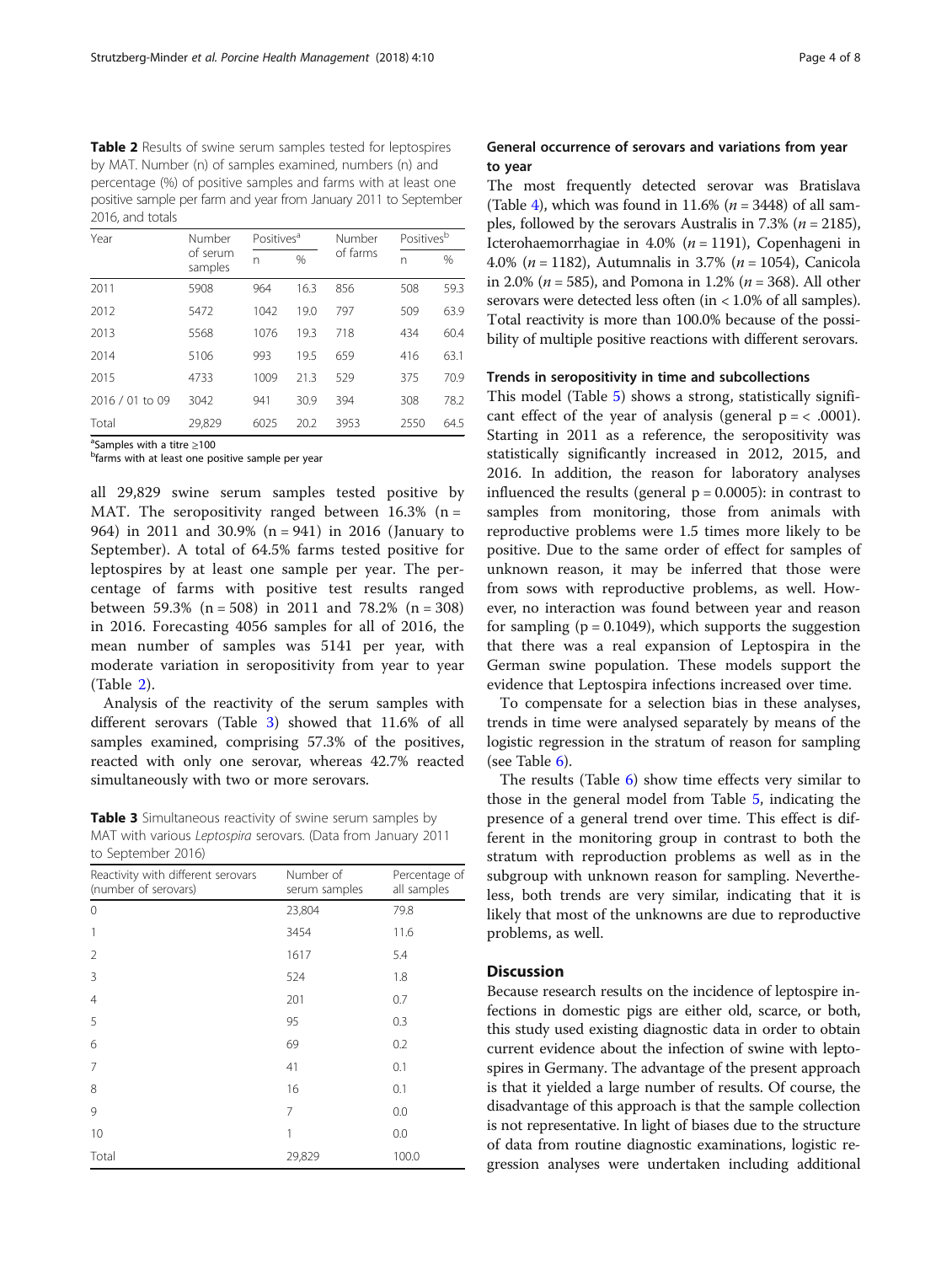| Serogroup           | Serovar                                                     | Number of positive<br>serum samples | Percentage of the positives<br>(samples tested positive in total: 6025) | Percentage of all tested<br>(samples tested in total: 29,829) |
|---------------------|-------------------------------------------------------------|-------------------------------------|-------------------------------------------------------------------------|---------------------------------------------------------------|
| Australis           | <b>Australis</b>                                            | 2185                                | 36.3                                                                    | 7.3                                                           |
|                     | Bratislava                                                  | 3448                                | 57.2                                                                    | 11.6                                                          |
| Autumnalis          | Autumnalis <sup>a</sup><br>(tested: 28,189, positive: 5735) | 1054                                | 18.4                                                                    | 3.7                                                           |
| Canicola            | Canicola                                                    | 585                                 | 9.7                                                                     | 2.0                                                           |
| Grippotyphosa       | Grippotyphosa                                               | 230                                 | 3.8                                                                     | 0.8                                                           |
| Icterohaemorrhagiae | Copenhageni                                                 | 1182                                | 19.6                                                                    | 4.0                                                           |
|                     | Icterohaemorrhagiae                                         | 1191                                | 19.8                                                                    | 4.0                                                           |
| Pomona              | Pomona                                                      | 368                                 | 6.1                                                                     | 1.2                                                           |
| Sejroe              | Hardjo                                                      | 35                                  | 0.6                                                                     | 0.1                                                           |
|                     | Sejroeb<br>(tested: 29,247, positive: 5902)                 | 9                                   | 0.2                                                                     | 0.0                                                           |
| Tarassovi           | Tarassovi                                                   | 151                                 | 2.5                                                                     | 0.5                                                           |

<span id="page-4-0"></span>Table 4 Number and percentage of swine serum samples that tested positive by MAT for Leptospira serovar. (Data from January 2011 to September 2016)

<sup>a</sup>Tested since April 2011

b Tested since February 2011

information about the farm and stratification by the reason for testing; in this way the biases could be compensated for, and it was shown that the seropositivities of the present study are plausible estimations for the occurrence of Leptospira in the German swine population.

Table 5 Two-factor logistic regression analysis on MAT outcome

| General model type III tests of fixed effects |                |             |                 |                 |             |                |
|-----------------------------------------------|----------------|-------------|-----------------|-----------------|-------------|----------------|
|                                               | DFª            |             | $F^{\rm b}$     |                 | $p^{\rm c}$ |                |
| Year                                          | 5              |             | 10.79           |                 | < .0001     |                |
| Reason for sampling                           | $\mathfrak{D}$ |             | 7.66            |                 | 0.0005      |                |
| Interaction                                   | 10             |             | 1.58            |                 | 0.1049      |                |
| Effect                                        | n              | Positives % | OR <sup>d</sup> | Cl <sup>e</sup> |             | $\rho^{\rm f}$ |
|                                               |                |             |                 | lower           | upper       |                |
| Year                                          |                |             |                 |                 |             |                |
| 2011 (ref)                                    | 5908           | 16.3        | 1               |                 |             |                |
| 2012                                          | 5472           | 19.0        | 1.490           | 1.204           | 1.843       | 0.0023         |
| 2013                                          | 5568           | 19.3        | 1.251           | 0.996           | 1.572       | 0.1292         |
| 2014                                          | 5106           | 19.5        | 1.296           | 1.026           | 1.638       | 0.1935         |
| 2015                                          | 4733           | 21.3        | 1.951           | 1.549           | 2.457       | 0.0014         |
| 2016 / 01 to 09                               | 3042           | 30.9        | 2.565           | 1.862           | 3.533       | 0.0240         |
| Reason for sampling                           |                |             |                 |                 |             |                |
| Monitoring (ref)                              | 1813           | 16.9        | 1               |                 |             |                |
| Reproductive<br>problems                      | 12,017         | 22.1        | 1.478           | 1.189           | 1.838       | 0.0017         |
| Unknown reasons                               | 15,999         | 19.1        | 1.326           | 1.068           | 1.646       | 0.0093         |

<sup>a</sup>Degrees of freedom

<sup>b</sup>F-test statistics for model parameter

<sup>c</sup>p-value for F-Test<br><sup>d</sup>odds ratios adius

dodds ratios adjusted for year, reason for sampling, and interaction elower/upper bound 95% confidence interval for the odds ratio f p-value for Wald test

Available epidemiological studies about leptospirosis in swine are very heterogeneous, due to regional differences and to differences in the evaluation of diagnostic (e.g. different serovars used for testing) and population studies. In the collection of our investigation we found an overall seropositivity of 20.2%, with an increasing trend over time. A similar seroprevalence of 16.1% [[13](#page-7-0)] has been found in 342 pigs in five districts in the state of Alagoas, Brazil, but in contrast to our results the most frequent serovar there was Icterohaemorrhagiae (41.8% of the 55 positives), followed by Autumnalis (29.1%) and Bratislava (9.1%), which was the most frequent serovar in our present study (57.2% of positives).

A recent study about the prevalence of antibodies to selected *Leptospira* serovars in swine from Poland ( $n = 22,883$ ) showed prevalences of only 1.32% to 2.68% within the very similar time period of 2011 to 2015; there, the most frequent serovars were Pomona (varying between 0.39% to 1.13%) and Sejroe (decreasing from 1.12% to 0.18%), but it was not tested for antibodies against the serovar Bratislava in that study [\[21](#page-7-0)]. In our study, seroprevalences for Pomona were slightly higher, while those for Sejroe were much lower. Results show that, even in geographically similar or close regions, overall prevalences of Leptospira infections may be similar, while the frequency of serovars may vary substantially. Differences in the frequency of serovars may be additionally caused by infection dynamics over periods of time due to the population density of the wildlife reservoir hosts and climatic conditions (mean air temperature ≥ 18 °C and periods of heavy rain).

More than half (57.3%) of the positive porcine sera reacted by MAT with a single serovar, presumably indicating the infection causing serovar and the chronic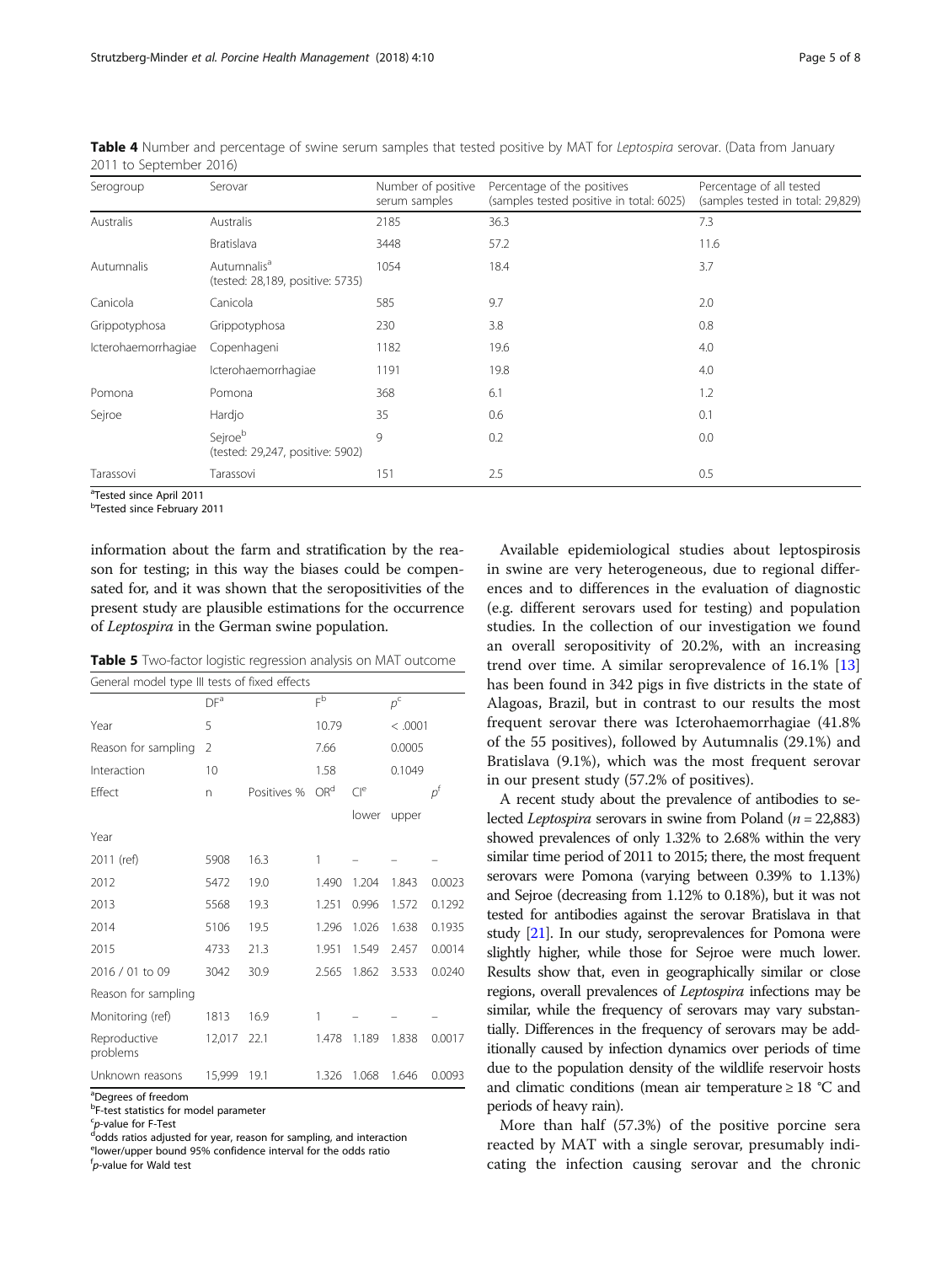| Effect                        | number | Positives<br>% | OR <sup>a</sup> | Cl <sub>p</sub> |       | $p^{\rm c}$ |  |
|-------------------------------|--------|----------------|-----------------|-----------------|-------|-------------|--|
|                               |        |                |                 | lower           | upper |             |  |
| Reason: monitoring            |        |                |                 |                 |       |             |  |
| 2011 (ref)                    | 392    | 9.2            | 1               |                 |       |             |  |
| 2012                          | 400    | 20.5           | 2.450           | 1.386           | 4.331 | 0.0022      |  |
| 2013                          | 338    | 15.1           | 1.623           | 0.876           | 3.007 | 0.1231      |  |
| 2014                          | 298    | 15.8           | 1.538           | 0.818           | 2.895 | 0.1806      |  |
| 2015                          | 300    | 23.7           | 2.768           | 1.496           | 5.123 | 0.0013      |  |
| 2016 / 01 to 09               | 85     | 23.5           | 2.840           | 1.161           | 6.948 | 0.0224      |  |
| Reason: reproductive problems |        |                |                 |                 |       |             |  |
| 2011 (ref)                    | 2514   | 18.0           | 1               |                 |       |             |  |
| 2012                          | 2422   | 18.3           | 1.051           | 0.863           | 1.280 | 0.6223      |  |
| 2013                          | 2249   | 20.5           | 1.071           | 0.874           | 1.312 | 0.5075      |  |
| 2014                          | 2087   | 23.8           | 1.326           | 1.081           | 1.627 | 0.0068      |  |
| 2015                          | 1582   | 27.6           | 1.679           | 1.355           | 2.080 | < .0001     |  |
| 2016 / 01 to 09               | 1163   | 32.0           | 2.301           | 1.822           | 2.906 | < .0001     |  |
| Reason: unknown               |        |                |                 |                 |       |             |  |
| 2011 (ref)                    | 3002   | 15.9           | 1               |                 |       |             |  |
| 2012                          | 2650   | 19.6           | 1.284           | 1.055           | 1.562 | 0.0127      |  |
| 2013                          | 2981   | 18.9           | 1.131           | 0.928           | 1.377 | 0.2233      |  |
| 2014                          | 2721   | 16.5           | 1.076           | 0.878           | 1.319 | 0.4813      |  |
| 2015                          | 2851   | 17.6           | 1.603           | 1.296           | 1.983 | < .0001     |  |
| 2016 / 01 to 09               | 1794   | 30.6           | 2.585           | 2.078           | 3.215 | < .0001     |  |

<span id="page-5-0"></span>Table 6 One-factor logistic regression analyses on MAT outcome. Stratified by reason for sampling

<sup>a</sup>Odds ratios adjusted for year, reason, and interaction

<sup>b</sup>lower/upper bound 95% confidence interval for the odds ratio

 $\epsilon$ p-value for Wald test

stage of infection, so that ultimately it is to be assumed that 11.6% of the examined pigs were chronically infected by Leptospira [[22\]](#page-7-0). On the other hand, 42.7% of the positive porcine sera reacted simultaneously with two or more serovars, indicating both cross-reactions of serovars of the same serogroup and the acute phase of infection, because of the induction of antibodies against common antigens of Leptospira in the first phase of infection. Moreover, paradoxical immune response occurs in the state of acute infection, meaning that 3.2% of all pigs examined in this investigation were very likely in an acute stage of infection (reactions with three or more serovars simultaneously, as two serovars at most belong to one serogroup) [\[22](#page-7-0)]. Considering that the MAT is a not a perfect test, in that it is highly specific, but of low sensitivity in case of chronic and endemic infections [[10\]](#page-7-0), the seropositivities of this study are very likely underestimated.

Because of the different epidemiology of the serovars or serogroups, each serovar tested in this study will be discussed separately:

On the basis of these results and those of earlier analyses [[18\]](#page-7-0), Bratislava is apparently still endemic in pigs in Germany, where pigs are a reservoir host for this serovar, as is the case in many countries and regions worldwide [[16](#page-7-0)]. As venereal transmission is thought to play an important role in the spread of Bratislava infection, this is the most critical factor in control of the infection. Nevertheless, because of the difficulties in culturing these strains [\[17](#page-7-0)] and the inability thus far to identify the serovar by detection of leptospires via PCR techniques, Bratislava infections of swine still remain poorly understood [\[2](#page-7-0)].

Although the reported percentages of the positives for serovar Pomona are in general not higher than 6. 5% (6.1% in this study), with a few exceptions  $[12, 23]$  $[12, 23]$  $[12, 23]$  $[12, 23]$ Pomona in particular is nevertheless still found in cases with documented abortions in Germany [[24\]](#page-7-0); unfortunately no newer data are available. The diagnostic services of IVD GmbH, Seelze, Germany, reported a few cases of abortions per year with strong indication that these were caused by Pomona (personal communication). Because of these occasional outbreaks of clinical disease in contrast to widespread clinical disease of swine-adapted strains it is assumed that these strains are rodent maintained [[2,](#page-7-0) [25,](#page-7-0) [26](#page-7-0)].

The pig was previously thought to act as a maintenance host for some strains of the serovar Tarassovi found in eastern Europe and Australia [[2\]](#page-7-0), but declining seroprevalences in most of the studies [\[16,](#page-7-0) [21](#page-7-0)] as well as values of 0.5% observed overall in this study support the view that Tarassovi infections are incidental infections of pigs resulting from wildlife contact and that the swine is no longer a reservoir for this serovar.

Although leptospires belonging to the serogroup Canicola have been recovered from swine in a number of countries[[2,](#page-7-0) [27\]](#page-7-0), little is known about the epidemiology of serovar Canicola infection in pigs. Dogs are recognized as the maintenance host for this serovar but wildlife may also be a source of infection. Long periods of urine shedding observed in infected pigs and the ability of Canicola to survive in undiluted pig urine suggest that intraspecies transmission occurs [[2](#page-7-0)]. Although seroprevalences for serovar Canicola worldwide in general are not higher than 1.5% [[9](#page-7-0), [16](#page-7-0)], it was nevertheless the most frequent serovar in a study on an area of the Colombian tropics in pigs (62. 4%) and in humans (64.5%), and less frequent in dogs (14.1%) [\[12](#page-7-0)]. Furthermore, an overall seroprevalence of 2.0% with a continuous, statistically significant increase over time was observed in the present study. Because of generally high biosecurity levels in German pig herds, it is unlikely that pigs could be infected with serovar Canicola via dogs or wildlife. Further studies should therefore be performed to investigate the entry of serovar Canicola into pig herds in Germany.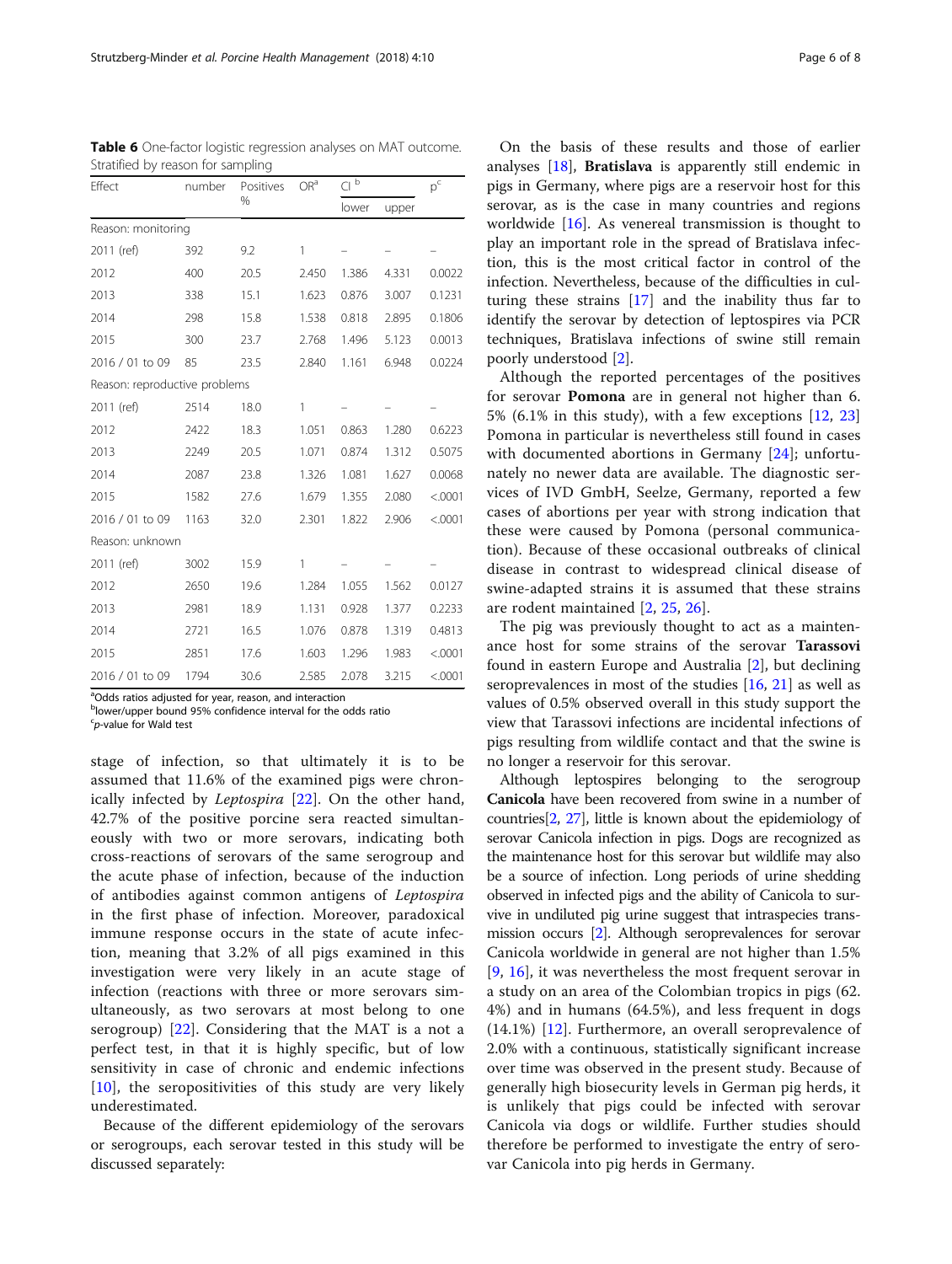Serological evidence of Icterohaemorrhagiae serogroup infection has been reported in many countries with different frequencies  $[16]$  $[16]$ , but few isolations have been made from pigs [[2\]](#page-7-0). Both serovars Copenhageni and Icterohaemorrhagiae may be involved, as is supported by our data with overall seropositivities of 4. 0% and 4.0%, corresponding to 19.6% and 19.8% of the positives, respectively. It is probable that both serovars were introduced to susceptible herds via an environment contaminated with urine from the infected brown rat (Rattus norvegicus), which is the maintenance host for these serovars. Rodents have been suspected in infections with Icterohaemorrhagiae in swine farms in Brazil, as well [[13\]](#page-7-0).

Serovar Grippotyphosa infection is maintained by wildlife hosts, and incidental infection of pigs gives rise to low prevalences in some regions, particularly in eastern and central Europe and the United States [\[2\]](#page-7-0), as also observed in the present study (0.8% overall). A human Leptospira outbreak with serovar Grippotyphosa among strawberry pickers in Germany in the summer of 2007 was in all likelihood due to transmission via field mouse (Microtus arvalis) [[28](#page-7-0)]. Depending on appropriate climatic conditions for leptospires and the population density of these mice, there is a risk of infection with leptospires via field mouse on any farm.

The seropositivity of serovar **Hardjo** in pigs of this study was very low (0.1%; 35/29829), whereas it was the most frequent serovar (3.1%) in wild boars in Poland [[29\]](#page-7-0). Furthermore, serovar Sejroe, which like serovar Hardjo belongs to the serogroup Sejroe, was very rarely detected serologically (0.0%; 9/29247) in this study, whereas it was the most common serovar in swine in Poland, although at a low level of prevalence (1.12% for 2011 to 0.18% for 2015) [\[15\]](#page-7-0). Serovar Hardjo is maintained worldwide by cattle, and infection of pigs with Hardjo occurs where cattle and pigs come in close contact. Simultaneous husbandry of cattle and swine has become rare in Germany, so the risk of an infection with serovar Hardjo for pigs is low in that country, as is supported by the data of this study (seropositivity of 0.1%).

Analysis of the literature showed serious seroprevalences of serovar Autumnalis in pigs worldwide [\[16](#page-7-0)]. Results of this study, showing overall seropositivities of 3.7% with an increasing trend, confirm the need for testing of swine for antibodies against serovar Autumnalis, for which rodents or other wildlife are presumed to be the main reservoir.

Overall, interruption of transmission from infected pig or other host to the pig remains the critical factor in the control of leptospires.

## Conclusion

Infection of pigs with leptospires is obviously a dynamic process. Analyses of data from passive surveillance within routine diagnostic examinations are useful for obtaining an indication of the distribution of Leptospira and their serovars in domestic swine in a region in general and over time. Information about the reason for examination and the farms or herds (size and type) and animal (age and gender, clinical status) at diagnostic testing would enable an improvement in epidemiological

analysis which could also be helpful for the swine veterinary practitioner. Logistic regression model approaches may compensate for the biases arising from passive surveillance data (hierarchical structures of farms, sampling strategy). Finally, this is an appeal to every swine veterinary practitioner to provide all available information about the animals and the herd in order to enable a good diagnosis and improve epidemiological analyses.

Based on these results, further active surveillance of swine in Germany for infections with leptospires should be advised. Attention should furthermore also continue to be paid to subclinical leptospiral infections as well as leptospirosis in breeding pigs and in proliferation of pigs together with their hosted infectious agents. It is strongly recommended to maintain awareness about subclinical leptospiral infections and leptospirosis in conjunction with the handling of pigs by animal owner, stockman, veterinarian, etc. However, any human, from dog owner to aquatic sportsman, can also be exposed to many other infectious sources, including other reservoir hosts (e.g. field mouse, dog) and water and soil contaminated with leptospires under optimal climatic conditions.

For better comparison of epidemiological studies about seroprevalences of leptospiral infection in swine, the serovars Bratislava, which has emerged as the major swine-maintained leptospiral infection, and Pomona, which causes clinical disease, should always be included in the examinations by MAT. It is also recommended that further serovars, like Icterohaemorrhagiae, Copenhageni, Autumnalis, Grippotyphosa, and Canicola, which are involved in incidental infections in swine by maintenance in other animal species, be included in the serovar collection of MAT for pigs in Germany and perhaps even in bordering countries or regions with similar pig management structures, because of the easy transmission by rodents and other wildlife close to swine husbandry facilities.

#### Acknowledgements

The authors thank David Goldstein and Dr Karen Dohmann for their technical support in the laboratory performing the MAT. We are also grateful to Dr Jan Böhmer for critical review of the text and inspiring comments about our work, to Judith McAlister-Hermann, PhD, for English editorial support, and to Dr Robert Tabeling and Dr Susanne Münzer-Rach, Intervet Deutschland GmbH, Unterschleissheim, as the initiators of this epidemiological study.

#### Funding

The analysis of all data of this study was supported by Intervet Deutschland GmbH, Unterschleissheim, Germany.